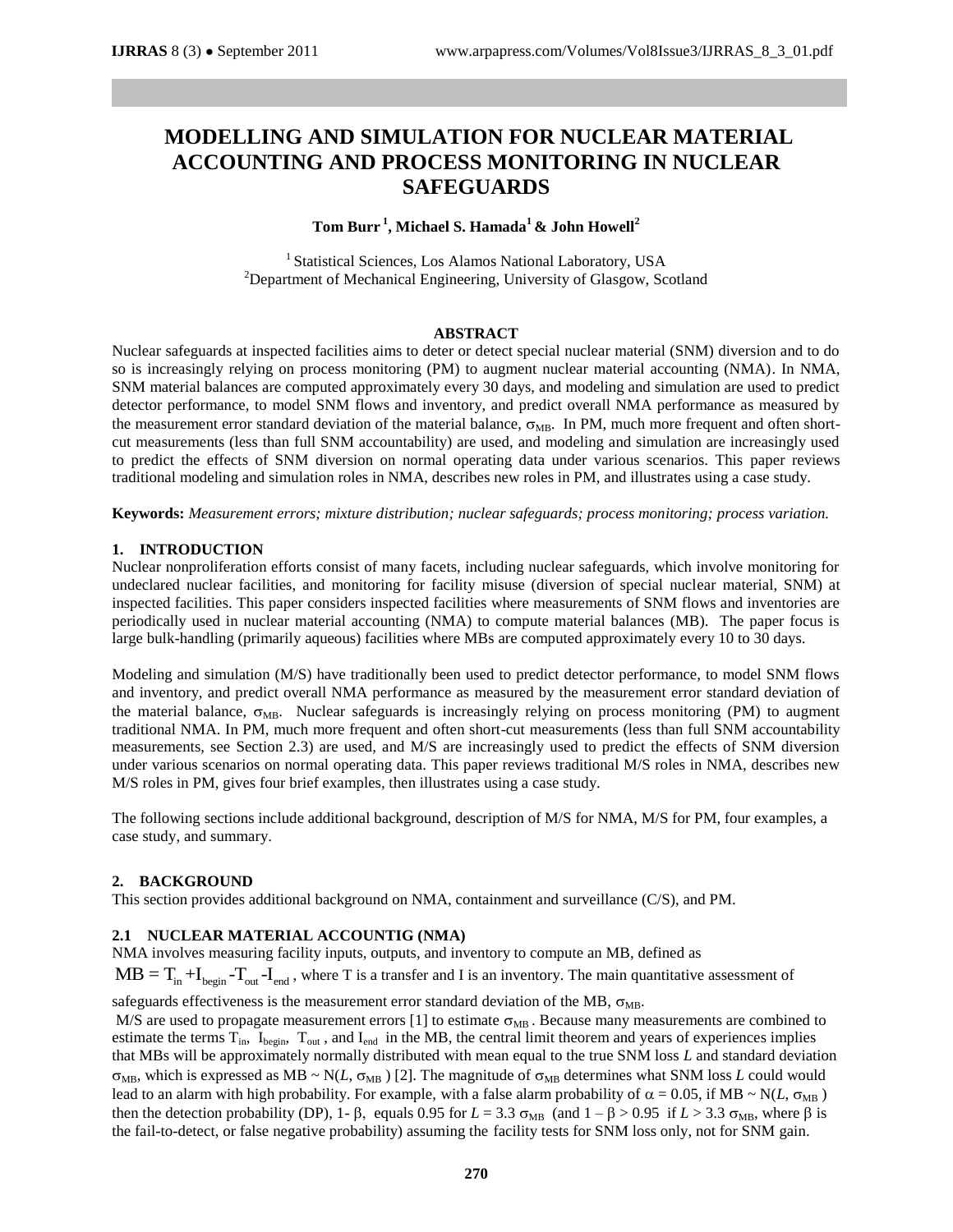The factor 3.3 arises from symmetry of the Gaussian, requiring  $\alpha = \beta = 0.05$ , and the fact that 1.65 is the 0.95 quantile of the standard Gaussian.

For facilities under International Atomic Energy Agency (IAEA) safeguards, one goal is for 1-β to be at least 0.95 if  $L \ge 1$  SQ (significant quantity, which is 8 kg for Pu), which is accomplished if and only if  $\sigma_{MB_c}$  SQ/3.3. If  $\sigma_{MB} > SQ/3.3$ , then either measurement errors should be reduced to achieve  $\sigma_{MB} \leq SQ/3.3$  (if feasible), or enhanced material containment and surveillance (C/S) is required; however, the increased C/S effort level is challenging to negotiate and the C/S effectiveness (which can include cameras and remote radiation detection) is difficult to quantify.

Large throughput bulk-handling facilities often try to keep  $\sigma_{MB}$  small as a percent of throughput (perhaps  $\sigma_{MB}$  < 1% of throughput) but cannot achieve  $\sigma_{MB} \leq SQ/3.3$ . For example, with a measurement error standard deviation of  $\sigma_{MB} = 0.3\%$  of throughput, and the IAEA's DP goals ( $\alpha = \beta = 0.05$ ) for an 8,000 kg annual throughput, the diversion would have to be 3.3  $x$  24 kg = 92 kg or larger [3]. This is much larger than one SQ. One reasonable approach is to evaluate the cost of reducing  $\sigma_{MB}$  and statistical evaluation using M/S is a key tool to estimate  $\sigma_{MB}$  as a function of measurement type(s) and translate the result to a relation between  $\sigma_{MB}$  and cost. One would then choose the cost where the relationship flattens (diminishing returns) and accept the resulting  $\sigma_{MB}$ . It is generally agreed that the resulting  $\sigma_{MB}$  will be too large in large facilities to meet the IAEA goal for slow ("protracted") diversion occurring over one year for example, but there is reasonable hope that the goal can be met over perhaps 10 days or less.

# **2.2 CONTAINMENT AND SURVEILLANCE (C/S)**

Facilities that cannot meet the IAEA DP goal are required to have negotiated levels of additional C/S measures, such as cameras and tamper indicating devices beyond the usual requirements. Smart cameras with context aware image processing can archive scenes involving declared transactions, watch for undeclared transactions, and alert an inspector to sections in the archive that require human review. Image processing for safeguards applications continues to be developed [4].

# **2.3 PROCESS MONITORING (PM)**

The scope of quantitative nuclear safeguards is broadening from NMA to also include PM, which has both C/S and NMA features. PM is a broad term that can include for example monitoring by radiation detectors and monitoring solutions in vessels using pressure-sensing dip tubes, flow meters, or other in-line technologies. Although PM has been used as a component of safeguards, as with C/S, there have been very few attempts to quantify its benefits.

PM goals include support to NMA, but also PM has a "front-line" role to detect changes that could indicate facility misuse and to provide continuity of knowledge to support that the facility is operating as declared. The basic concept is that facility misuse will generate observables that PM can detect. For example, altered material flow rates could imply an attempt to misdirect SNM. Because flow rates are typically monitored for process control, allowing IAEA access to operator flow rate data can provide a quantifiable surveillance benefit. NMA is analogous to a bank periodically confirming that the anticipated cash balance (rounded for example to the nearest dollar so measurement errors are involved) is in the vault. PM can assist NMA in that role, and PM in conjunction with M/S can also provide a surveillance component that is analogous to having cameras in the bank's vault in a way that has a quantifiable benefit.

Radiation detectors fall under C/S and/or under PM, and can monitor either declared SNM transactions (an item was shipped from A to B so the detector should confirm this using detected radiation), can monitor for undeclared transactions (such as portal monitors do), and can in some cases provide rough estimates of holdup (Section 6.4).

Solution monitoring (SM) is a type of PM in which typically masses (*M*) and volumes (*V*) are inferred from frequent in-process measurements. Transfers between tanks (which are regarded as sub material balance areas (MBAs) ) can be identified in these data, segments of which can then be compared to generate transfer differences. We will refer to these transfer differences as shipper-receiver differences (SRDs) but caution that these are SRDs between tanks, not between full MBAs. A safeguards concern might then be raised if either these SRDs or deviations in *M* or *V* data during "wait" modes become significant. Average *M* and *V* SRDs should be zero (perhaps following a bias adjustment) to within a historical limit that is a multiple of the standard deviation of the *M* or *V* SRD, as should deviations during "wait" modes. Statistical test options can be compared on the basis of their estimated probabilities to detect various material loss scenarios.

In SM, unless there is in-line Pu concentration measurement, then empirical relations linking Pu concentration to intank density (*D*) and temperature (*T*) for a given nitric acid concentration can be used to indirectly estimate Pu concentration. Together with a volume *V* estimate using a calibrated relation between measured solution level *L* and V, an estimate of Pu mass is available. This is an pseudo-measurement because it does not directly measure the Pu. However, it can be adequate for what is known as near-real-time accounting (NRTA). NRTA is almost the same as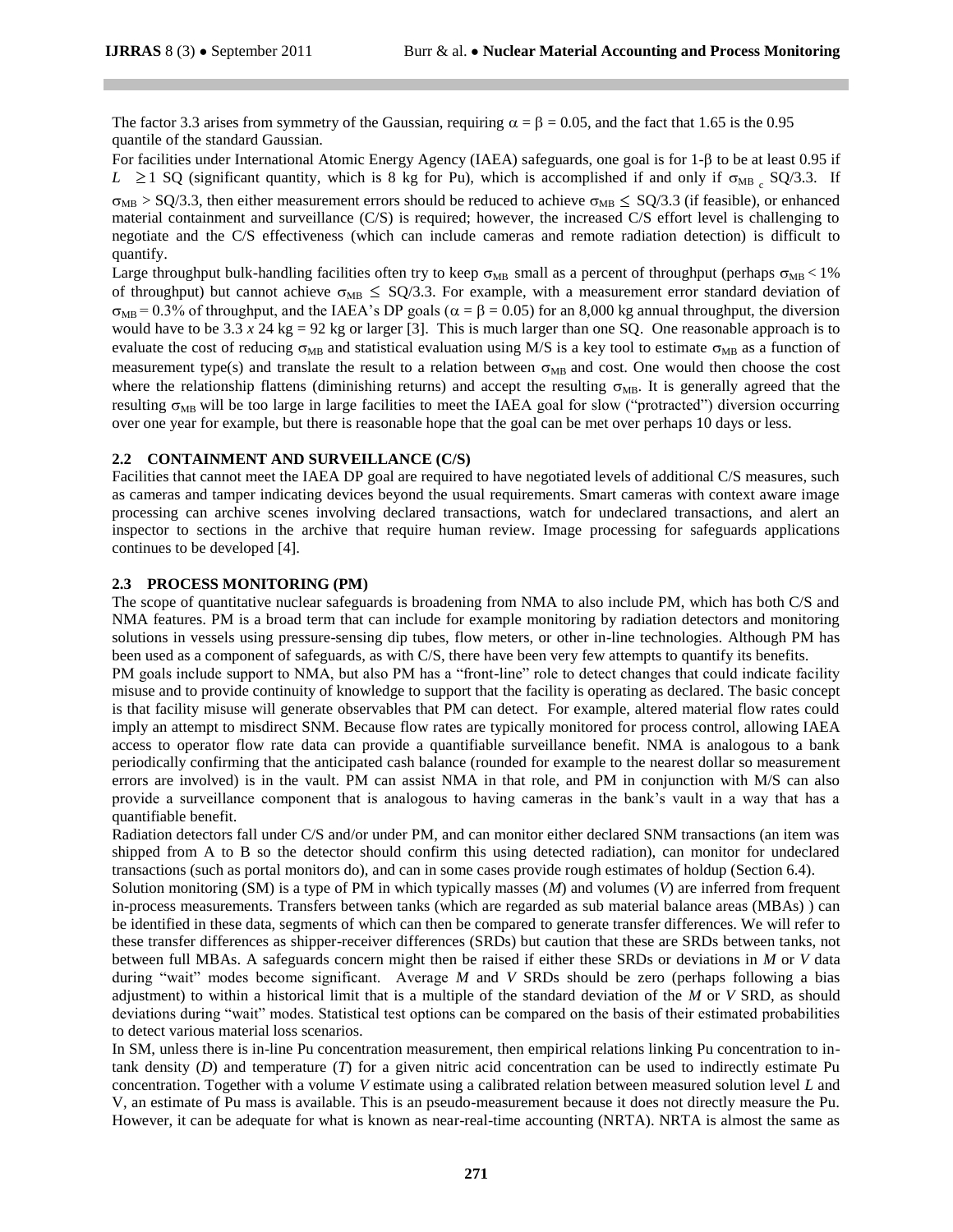NMA but uses much more frequent and often rough estimates of Pu holdup and pseudo-measurements of Pu in inventory. Technically, unless Pu is actually measured directly, one cannot rule out the possibility that some type of operator falsification is being used to mask misdirection of Pu. In current safeguards lingo, NMA refers to less frequent, but full SNM accountability measurements to compute an MB. NRTA refers to very frequent MB closure, usually with short-cut pseudo measurements of some of the SNM in the MB calculation. PM supports both NMA and NRTA, and in some cases could be essentially a form of NRTA with short-cut measurements as just described for Pu [5,6]. A second short-cut pseudo-measurement example involving neutrons produced by Cm is given in Section 6.3.

Generally, some pseudo measurements might be permitted but it becomes obvious that subjective decisions

regarding effectiveness arise. For example, in one NMA/NRTA scheme, true balance closures are not done as often as claimed because of the infrequency of actual Pu concentration measurements. True balance closures are less often than weekly, but pseudo-balance closures using empirical relations to estimate Pu concentration are very frequent, approximately daily.

# **3. QUANTIFYING SAFEGUARDS EFFECTIVENESS**

At least two obstacles have historically prevented developing an overall safeguards evaluation methodology. First, there is general agreement that C/S measures add value, but there is no consensus regarding how to take quantitative credit (for example, through improved loss DPs) for C/S in the same manner that improved accountancy measurements are given credit (through reduction in  $\sigma_{MR}$ ). Second, there is no consensus regarding the utility of enumerating and characterizing the most likely diversion routes and scenarios. Therefore, some assume that because no system can detect all types of diversion [7], there will be arbitrary decisions made regarding what diversion scenarios the system should detect and therefore what C/S measures will be used. In effect, it is assumed by some that the system design should be decided by arbitrary but reasonable decisions made by the safeguards experts responsible for a given facility.

Alternatively, and in the opinion of the authors, DPs using NMA, PM (and perhaps C/S) in a combined manner, it is possible via M/S to estimate system DPs for a few key specified diversion scenarios. In addition, unspecified scenarios will cause measurable effects on normal plant data, so outlier detection schemes can be devised to detect atypical data associated with unspecified diversion scenarios, without specifying a particular diversion. Current efforts using M/S are therefore underway to quantify the benefits of NMA and PM (but not C/S to our knowledge) in terms of system loss DPs.

Designing an effective safeguards system that is "good enough" without being too costly is a practical goal with significant challenges. A similar goal is to be able to compare and rank candidate safeguards approaches/systems so that the cost/benefit of purported improvements can be evaluated. These two goals are driving safeguards professionals to consider how M/S can be used to quantify the benefit of NMA, C/S, and PM, which are the three key data-driven safeguards systems.

# **4. MODELING AND SIMULATION (M/S) FEATURES**

M/S requirements are strongly problem dependent, so to focus this paper, we consider only NMA and PM.

# **4.1 PROBLEM DOMAIN**

In simulating material flows for NMA or PM, implementations can be batch, continuous, or a hybrid. Real facilities usually are a blend of batch and continuous mode operations.

# **4.2 APPLICATION**

It is often appropriate to ask "why is M/S needed?" Possible reasons that M/S are needed in the context of NMA and PM include:

- 1) To predict what will actually happen when a plant is built
- 2) To study misuse scenarios that are not likely to arise in a real plant
- 3) To compare safeguards options
- 4) To better understand how plants function (for control systems design and PM)
- 5) To support NMA by estimating SNM throughput and inventory, including holdup
- 6) To provide a model-based summary of the real data

# **4.3 REQUIRED LEVEL OF M/S DETAIL**

The required level of M/S detail comes from answering the "why is a simulation needed" question. Performance and/or function prediction ((1) and (4) in Section 4.2) need a model that shows what is actually going to happen. The other applications in Section 4.2 only require levels of detail that are appropriate to the task, but then a very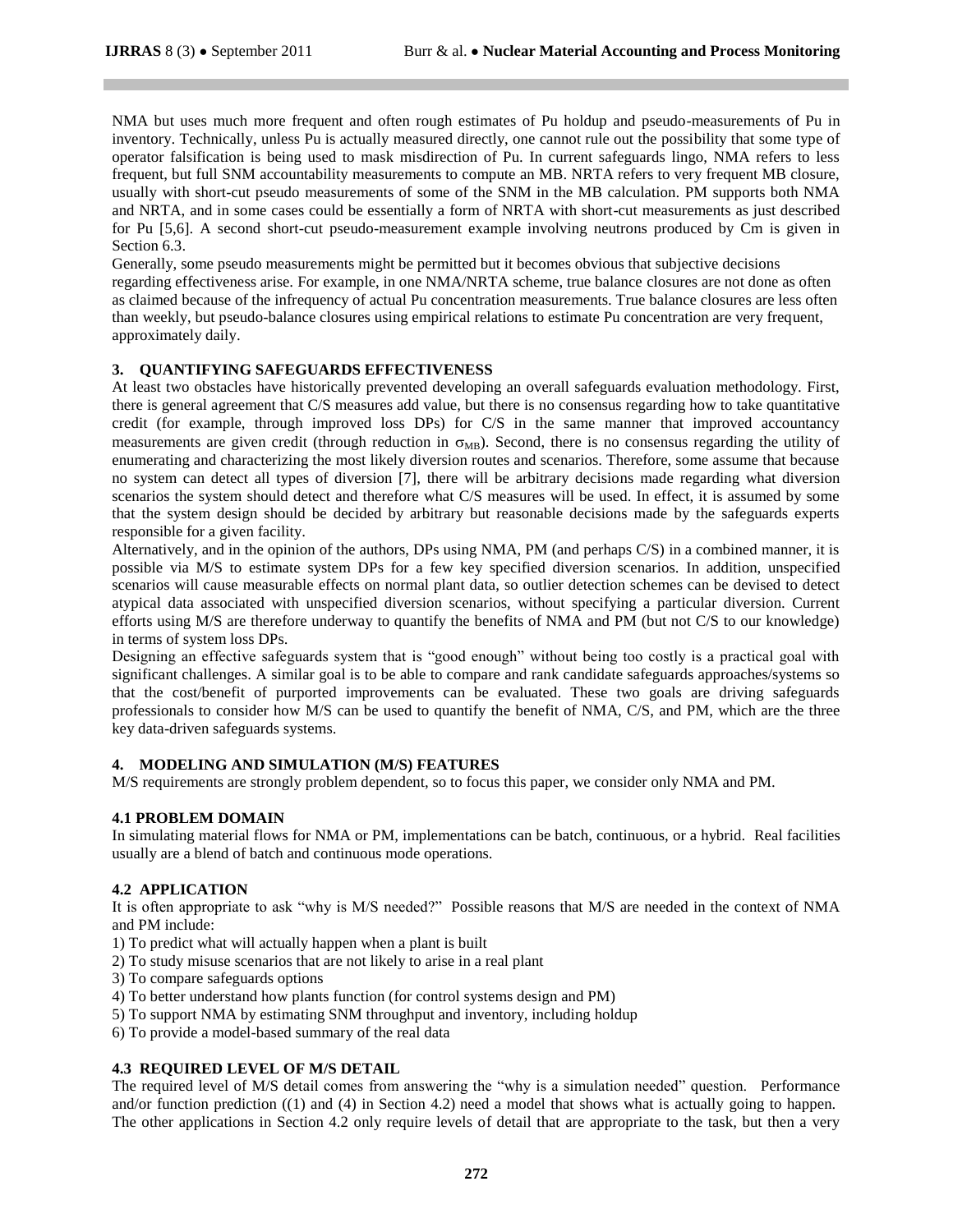clear idea is needed concerning what the task is. The simulation model must be valid for the task. Mostly validation comes through knowledge of real plant operation, although it can also partly come through comparison with other simulations.

Essentially, the required level of detail will determine the required model fidelity and accuracy. Formal validation and verification (V&V) methods for computer models [8] have rarely been applied to models used in NMA and PM for safeguards. Some V & V methods are considered, however, in codes such as MCNP (MCNP5) [9] which is heavily used for detector design for NMA. MCNP could also be used in PM to predict observables from some misuse scenarios.

A 2007 survey grouped M/S codes into categories including process simulation and modeling, statistical analysis, detector modeling, NMA, physical protection, risk assessment, and training [10]. Although intended uses were briefly mentioned for each code, there was relatively little information provided regarding the actual uses. Therefore, the code use descriptions in [10] will need to be expanded in order to gauge the corresponding required model fidelity. Model fidelity refers to the level of physical detail in the code. Model authenticity refers to a code's ability to mimic reality. Model validity refers to a model's fitness for purpose. Model accuracy then quantifies that fitness. Process design codes are often not that authentic for safeguards purposes; they often falsely assume that installed control systems will compensate for process variations. Similarly, operator training simulators might lack both fidelity and authenticity, if their main purpose is to enable operators to practice procedures.

# **4.4 EASE OF DEVELOPMENT**

Ease of development depends on both the task and the model. For example, is the task intended simply to generate numbers or are graphs needed? If graphs are needed, should they be interactive with the user? Should an equation solver be used that handles batch-wise, continuous-wise, or hybrid unit operations? Are multiple runs needed for example to optimize something? Are the MB equations or other equations amenable to matrix operations?

# **4.5 EXECUTION TIME**

Although NMA simulations for safeguards studies typically cover 10-30 days of activities, they produce output every few seconds, thus generating large data sets. If multiple simulations are needed then this fine-step requirement might need to be carefully considered.

# **4.6 PORTABILITY AND OPEN SOURCE VERSUS COMMERCIAL TOOLS**

Software portability refers to the ease of porting code developed under one operating systems, such as Microsoft Windows to another operating system such as Linux or Mac. Open source code is freely distributed. Commercial tools such as Matlab or Extend require developers and possibly users to purchase a license.

Matlab stands for Matrix Laboratory [11]. It is a primarily a researcher's tool, although real-time applications are possible. It is ideal for manipulating matrices such as occur in mixer-settler/pulsed columns in typical reprocessing facilities. Continuous simulations can be constructed in Matlab directly. It has many toolboxes so for instance the simulation can be linked with an optimizer. One study executed an optimization routine that called a small Matlab continuous simulation about 80 times to locate a diversion [12]. An existing Python hybrid-simulation could also have been used, but that Python simulation was not constructed with optimization in mind. In fact, the "batchpart" of the Matlab simulation is achieved by taking Python outputs as its boundary conditions; that is, the batch operations appear continuous.

Simulink is a block-diagram-based Matlab toolbox intended primarily for relatively small, continuous problems. The block diagramming can get complicated quickly. For example, the top-level of a Simulink simulation of an evaporator tank has several layers of levels beneath it. Simulink ouputs to the Matlab workspace, so that the output can be post-processed easily for example by principal components analysis. Matlab routines can be incorporated into Simulink blocks [1], which has difficulties with batch operations. Matlab/Simulink costs are modest, at approximately \$1500 per year per license.

Extend is commercial software for batch processing and is easy to get started but somewhat limited in capability [13]. It is not suited for example to GUAM (glovebox unattended remote monitoring, see Section 6.4) analyses for mixed-oxide power facilities, because GUAM will output continuously. Its cost is similar to the Matlab cost.

Python is a compromise because it is very flexible (incorporates some programming concepts from the LISP language), free, and not as difficult to learn as other object-oriented languages. It has a large number of free libraries including Matlab-style plotting, handlers for large data tables, CSV file handlers, timestamp converters, numerical arrays, etc., and GUI development tools. SimPy [14] is available as an add-on library of simulation tools to link model components according to resource availability. For example, a glovebox that requires input material from an upstream glovebox must enter an idle mode until material is available. Therefore, Python is an excellent choice, particularly if it is important for researchers to all contribute and effectively work together. A current example is the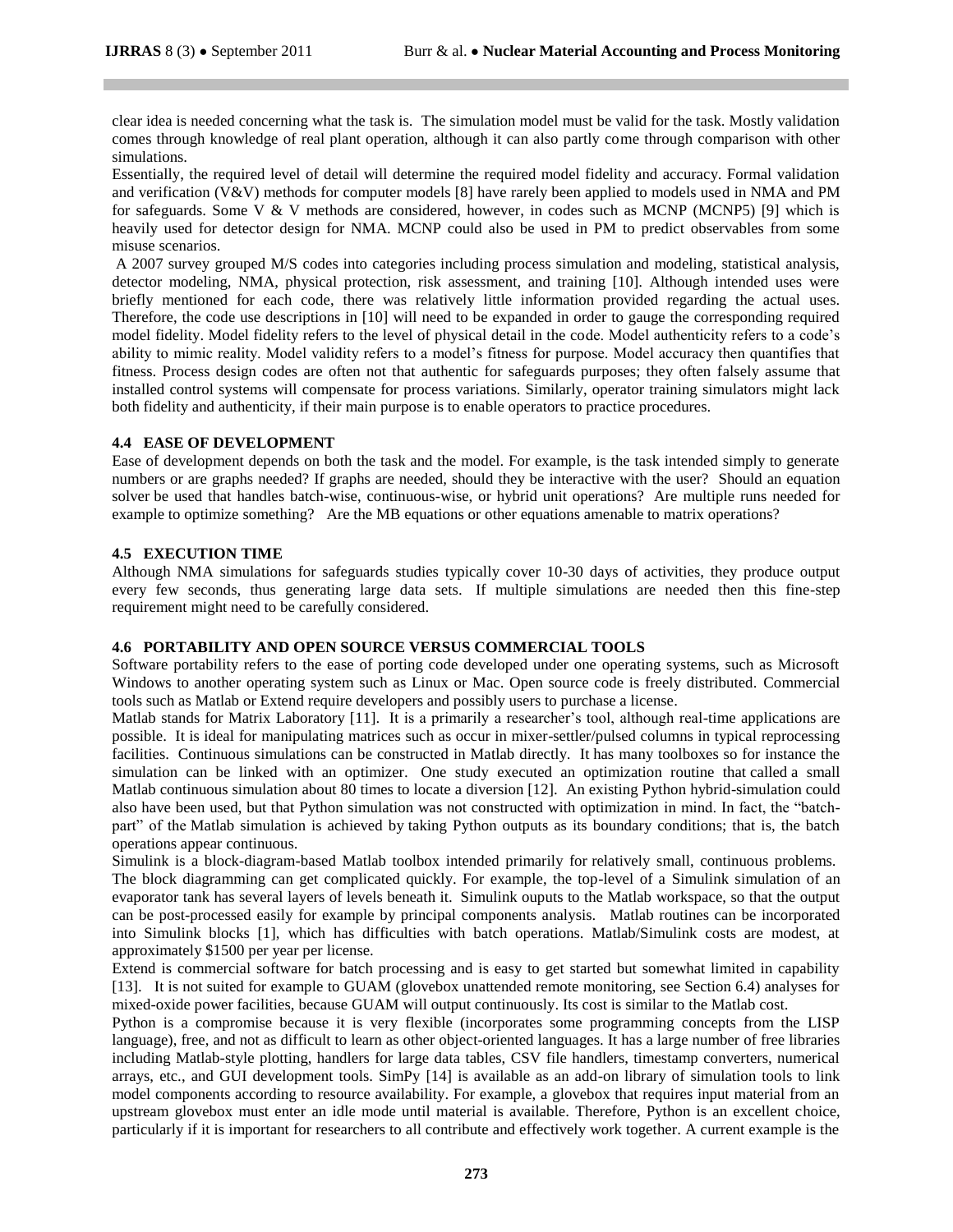Glasgow University Reprocessing Plant Simulation Program in Python (GU-RPSP) [12]. GU-RPSP simulates an aqueous reprocessing facility, and includes tank operations plus has a chemical model of the separations area that is based on the SEPHIS model developed at Oak Ridge National Laboratory [15].

Considering simulation in its own right rather than as a tool for a job is quite a major task. Our focus is simulation as a tool for a specific NMA or PM task.

#### **5. M/S FOR NMA/NRTA**

M/S are more important to NRTA than to conventional NMA, partly because in the latter, much of the SNM is moved to where it can be measured relatively accurately. This luxury is not available to the more timely NRTA. Here we will not distinguish between NRTA and NMA, but recall that NMA refers to full SNM accounting measurements while NRTA refers to much more frequent but partial SNM measurements.

It is generally agreed that NMA is an essential component of safeguards, but complications include: (1) a lack of transparency regarding where SNM actually is in the plant (holdup material in locations that are inaccessible for measurement such as ducts, pumps, pipes, separations areas such as pulsed columns, etc.; (2) sampling issues such as chemical composition data only being available from samples taken infrequently at a relatively small number of locations; (3) poorly estimated measurement error variances; (4) a limited understanding of systematic measurement errors; for example, results on physical standards is not representative of results on facility material for some flow streams, especially for waste streams, and (5) lack of timely measurement results.

Often, short-cut assay methods such as a weight and assumed SNM purity factor do not directly measure the SNM of interest but are used for some of the measurements. PM overlaps with NMA if PM is used to estimate holdup [16]. Regarding holdup, if there were no measurement error in the transfers and inventory, then the expected value of the MB would equal the change in holdup plus the true loss *L*. The presence of measurement error complicates MB evaluation, and the presence of nonnegligible holdup together with measurement error further complicates MB evaluation. Nevertheless, provided  $\sigma_{MB}$  is well estimated, which is often an engineering challenge constrained by limited time and budget, and which often invokes M/S to estimate holdup and model measurement processes, it is understood as described in Section 2.1 what  $\sigma_{MB}$  implies about loss detection capability.

Simulation for NMA typically involves modeling the flow and inventory of bulk SNM, resulting in a "data generator" that records the transfers and inventory in a manner that mimics real facility data [1, 12,14]. More detail is required if holdup is modeled such as done for powder holdup in gloveboxes [14,16]. One goal for holdup modeling is to anticipate the measurement error associated with holdup measurements. Another goal is to provide a model-based estimate of holdup that could enhance other estimates or measurements of holdup. For example, [17] used FACSIM, which includes a detailed simulation of pulsed columns implemented in C++ to estimate facility holdup in the main holdup locations at a large aqueous reprocessing facility.

Simulation for NMA also models the measurement error process, typically in the same manner that is used in propagation of variance (POV) for estimating  $\sigma_{MB}$ . For example, a common measurement error model is  $M = T (1 + S<sub>item</sub> + S<sub>inst</sub> + R)$ , where *M* is the measured mass, *T* is the true mass,  $S<sub>item</sub>$  is the item-specific systematic error (bias),  $S<sub>inst</sub>$  is the measurement instrument specific systematic error (bias), and *R* is the random error. All errors are random at some stage, which we denote  $S_{inst} \sim N(0, \sigma_{Sinst})$ , for example, and  $N(\mu, \sigma)$  is the normal distribution with mean  $\mu$  and standard deviation  $\sigma$  [2]. In calculating the variance of a sum of measurements (such as mass(Uranium) =  $\Sigma$  (Volume  $\times$  Concentration)), the most common model assumes measurements on two items have nonzero covariance if and only if they are made by the same instrument during the same instrument calibration period, so  $S_{\text{inst}}$  is the same for the two measurements. The variance of a sum of two measured items with  $S_{\text{item}} + R$ 1 inst1 1 2 inst 2 2 var( (1 ) (1 )) *M M T S R T S R* . Because

redefined to be  $R_{\text{effective}}$  can then be written as  $\sigma_{M_1+M_2}^2$ val( $I_1$ (1+ $S_{inst1}$ + $N_1$ )+ $I_2$ (1+ $S_{inst2}$ + $N_2$ )).<br>  $\sigma_{M_1+M_2}^2 = (T_1 + T_2)^2 \sigma_{Sinst}^2 + (T_1^2 + T_2^2) \sigma_{Ref}^2$ .

 $S_{\text{inst1}} = S_{\text{inst2}}$  during the same calibration period, it follows that  $\sigma_{M_1 + M_2}^2$ 

M/S are useful for evaluating measurement options and sampling plans. For example, highly accurate destructive chemical assay (DA) is often applied relatively infrequently on a sampling basis [14,16] and mixing rules or less accurate nondestructive assay (NDA) complement DA. M/S can help choose a good allocation of the measurement budget to DA plus sampling and mixing rules and to NDA. Reference [1] illustrates using MatLab how M/S helps allocate measurement budgets to reduce  $\sigma_{MB}$ .

It is then straightforward to derive a useful formula for a given strata with SNM total *T* in *N* items,  $\sigma^2$ <sub>T</sub> = T<sup>2</sup> ( $\sigma^2$ <sub>R</sub>/N +  $\sigma^2$ <sub>S</sub>), which is a common approximate result that illustrates the main difference in how random and systematic errors propagate involving division by the number of measurements *N*.

Probably the most commonly used sequential statistical test to monitor for SNM loss in MB sequences is Page's cumulative sum (cusum). For MB sequences, the  $\sigma_{MB}$  concept is slightly generalized to a matrix  $\Sigma_{MB}$  measurement variances and covariances [18,19]. Simulation is typically required to estimate the DP of Page's test.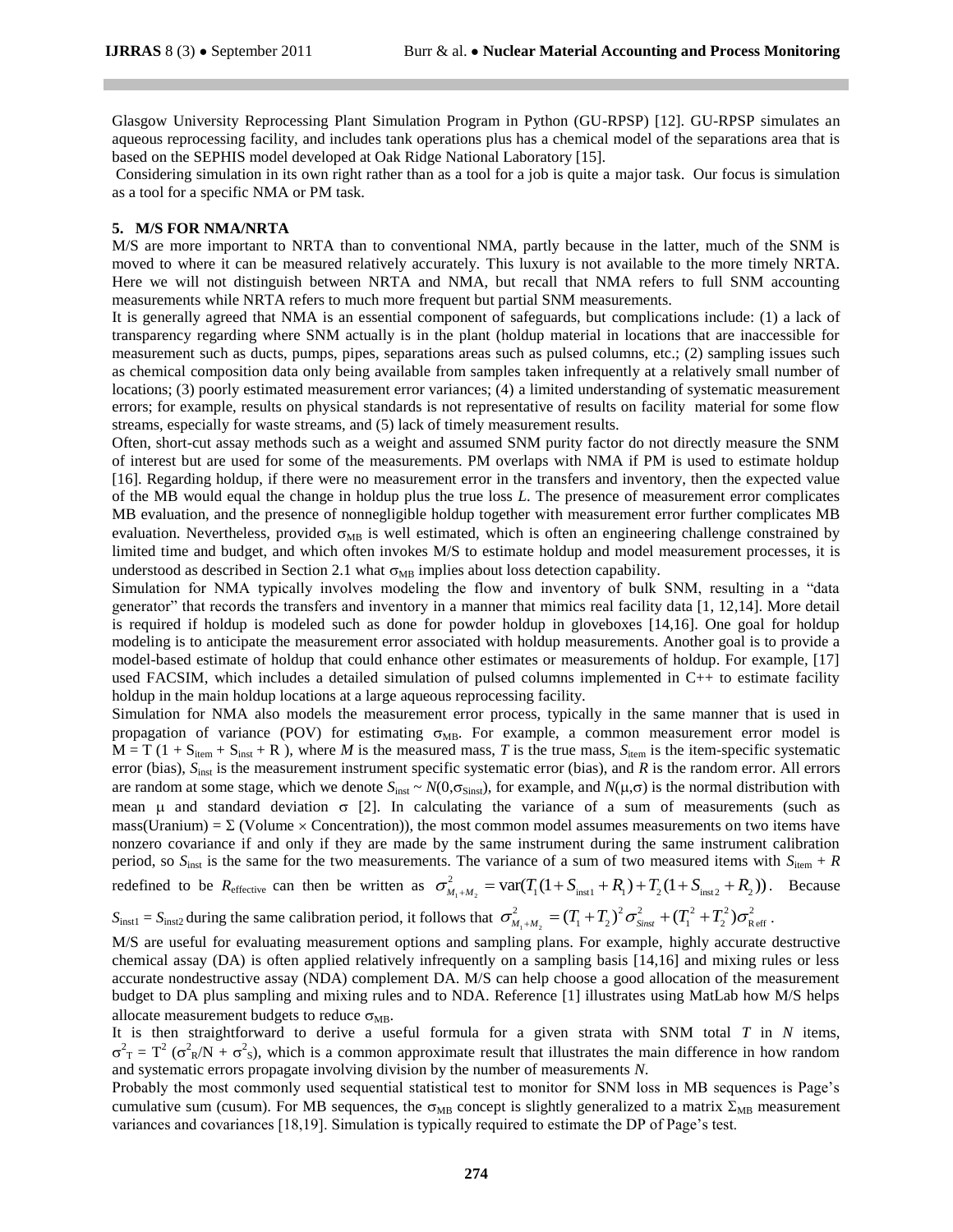In summary, M/S for NMA studies require:

- models of material flows and inventories, including material holdup
- models of the measurement error process
- -an implementation of the sequential statistical testing procedure

NMA is intended to detect but not necessarily deter diversion because balance closures are relatively infrequent, at least compared to NRTA. In addition, large throughput facilities have large  $\sigma_{MB}$ , so DPs can fail to meet IAEA detection goals. One effective complement to NMA is PM, as discussed next.

# **6. M/S FOR PM**

Simulation for PM is more challenging and less developed than simulation for NMA. The increased challenge arises because PM simulations typically must track more components and be closer to the actual chemistry and physics of the real facility.

We consider four brief examples in Section 6, followed by a more detailed case study in Section 7.

# **6.1 MULTI-ISOTOPE PROCESS MONITOR (MIPM)**

A monitor to detect isotopic composition shifts is being developed (MIPM, multi-isotope process monitor) that could detect certain types of facility misuse [20] on the basis of isotopic shifts.

Three computer codes are currently used in MIP: (1) ORIGEN-ARP to estimate isotopic composition in spent fuel [21]; (2) an interface called AMUSE to a commercial chemical engineering code (ASPEN [22]) to estimate the distribution of elements in organic and aqueous phases after the first separation stage (this estimation requires an estimate from code (1), and (3) Synth [23] or MCNP [10] to model the detected spectra.

MIP is intended to use measured spectra to detect changes, for example, in acid strength that might be associated with facility misuse to misdirect SNM into what should be a low-level waste stream. At least two key M/S concepts emerge in MIPM or MIPM-like studies. First, there is likely to be a systematic mismatch ("model bias") between the model and the experimental data due to unmodeled effects [8]. For MIPM, unmodeled effects will include aspects of the detector response function, and isotopes that are omitted from the model. Second, the impact of natural process variation is not yet being considered in the MIP context, but should be relatively straightforward to evaluate by varying inputs to the computer codes.

# **6.2 COLD-STREAM CHEMICAL COMPONENTS CHANGE**

The AMUSE code indices that cold-stream chemistry such as acid concentration and flow rate might be important to monitor because operator changes in the cold-stream chemical compositions could misdirect Pu [24]. One monitoring scheme can be thought of as providing a "book value" for SNM in specified streams that is based on the AMUSE model of the unit operation(s). Such a book value could have smaller uncertainty than the uncertainty based on comparing all input and output measurements of SNM. Reference [25] describes the potential impact of AMUSE uncertainty and process variation in corresponding monitoring schemes.

# **6.3 CURIUM MONITORING**

A key safeguards measure in the head end of an aqueous reprocessing facility is based on indirect indication regarding the amount of Pu in the waste generated in the leached hulls following chopping and dissolution of the spent fuel assemblies. The indirect indication is obtained by detecting neutrons emitted primarily by Cm [3]. By assumption and/or continuing design verification, the head end provides no capability to separate the Cm from the Pu. Therefore, if neutron detectors detect no change in the Cm content, it is assumed that there is no change in the Pu content, and therefore, no diversion. This type of PM is semi-quantitative in that it can detect change in the neutron counts but it is difficult to model or estimate what neutron count rate corresponds to various misuse scenarios.

# **6.4 GLOVEBOX UNATTENDED ASSAY SYSTEM (GUAM)**

In mixed-oxide fuel fabrication, the amount of plutonium (Pu) holdup in gloveboxes can be significant and therefore must be monitored. Reference [16] describes the GUAM (glovebox unattended assay system) system for measuring Pu holdup in gloveboxes in real time regardless of the status of the plant operations (static or dynamic). One challenge is that geometric variation in the Pu holdup can impact the measurement error, so M/S efforts using MCNP (MCNP5) are used to minimize measurement errors associated with geometric variations.

NMA that requires GUAM to estimate holdup or holdup change needs to model the random and systematic components of measurement errors (see Section 5). Current estimates of these components are based on MCNP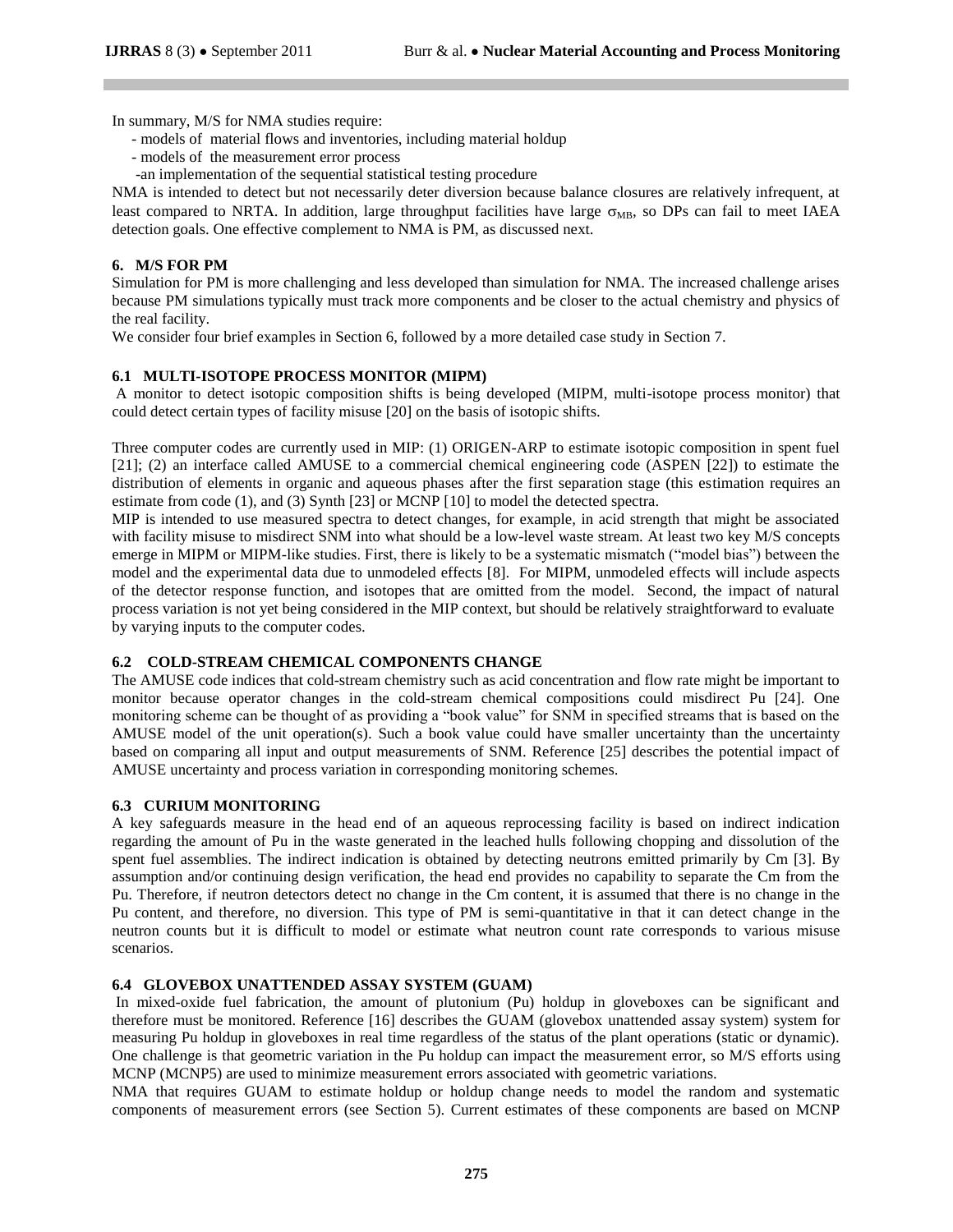modeling efforts, which will need to be benchmarked using holdup measurement studies. SM can contribute here by providing a "by-difference" estimate of holdup.

# **7. SOLUTION MONITORING (SM) AND EVALUATION SYTEMS (SMES) CASE STUDY**

SMESs are described in [26]. SM can support NMA, for example, by helping to estimate *V* and *M* measurement error models, possibly by enabling *V* measurement bias adjustments, and by estimating SNM holdup. The IAEA's SMES, TaMES [27] (tank monitoring evaluation system) collates sample data with inferred plant status to generate tank inventory estimates. Its extension to process units would require model-based estimation of inventory [12]. Certain SMESs have more of a PM role than a support to NMA role. This is because their main focus is qualitative assurance that tank events such as transfers and sampling are in qualitative agreement with operator declarations. Thus, SMESs provide continuity of knowledge of tank activities.

SMESs currently installed in commercially operated plants were either implemented during commissioning, or after plant commissioning. They were configured, tested, and evolved using real measurement data. Therefore, SMESs are tuned to real operational activities and have had very limited exposure to events such as undeclared removals. There is anecdotal evidence to suggest that they would have benefitted from testing with simulated data prior to software acceptance. There is also anecdotal evidence that inspectors would have benefitted from training on an SMES, driven by simulated data. By using a simple whole plant simulation, [12] demonstrates that current SMESs have limited ability, partly because they lack internal simulation capabilities.

A few SMESs have been described that use model-based reasoning [26], particularly to flag and resolve anomalies. They reason using conservation laws because these laws closely relate to accountancy. A simulation that corresponds to the real SM system is used, which is based on the application of these laws. The simulation can be invoked by a trigger or at regular intervals. Once invoked, simulation boundary conditions (particularly mass transport histories) are estimated from measurement data. The simulation is then executed and its results are compared with measurement data to generate one or more errors vectors that are thought of as "symptoms" to be diagnosed. Reasoning processes then examine these errors to hypothesis, then order, possible causes. A particular hypothesis might be evaluated by re-executing the simulation and using an inverse modelling technique that chooses M/S parameters that best fit the observed data.

There are many types of data potentially available for SM for safeguards applications. Section 2.3 described the commonly-available in-tank (*L*, *D*, *T*, *V*, *M*) measurements. Reference [28] describes a relatively data-rich option that includes measured flows and constituent concentrations in all pipes entering and exiting connected tanks. True material flows and constituent masses for each of three tanks are simulated using first-order approximation to the associated differential equations for mass balances. Associated measured flows are also simulated using basic measurement error modeling. Analysis of the resulting time series of associated vector-valued prediction errors indicates important differences in the measurement error structures compared to those in the more common type of simulated SM data that does not assume flow rate measurements are available to help predict tank contents.

The DP results in [29] are optimistic because they were developed using simulated SM data that is thought to be "too clean" in that real data effects related to process variation and measurement effects are not well modeled. This implies that loss DP results estimated from simulated data are currently too optimistic. Multivariate statistical PM options (e.g., Crosier's multivariate cusum) have more recently been applied to residuals produced from simulated SM data that had no process variation, only random and systematic measurement errors [19].

Figure 1 is a schematic of some of the buffer, feed, and receipt tanks and processing

equipment in an aqueous reprocessing facility. Figure 2 illustrates "vanilla" simulated data from the first cycle of some of the tanks and more realistic simulated data in the second cycle of the same selected tanks. The vanilla data was generated using the Glasgow University Reprocessing Plant Simulation Package (GURPSP) [12] in Python.

The estimated start and stop times of the input accountability tank's first receipt and first shipment are marked [ref]. Because the start and stop times are estimated, errors in event marking contribute to the *V* and *M* SRD error.

Figure 3 illustrates V residuals from wait and SRD modes from selected tanks. Such residuals are anticipated to be input to loss detection monitoring schemes. The magnitudes of these residuals will depend strongly on the process variation and measurement error models. Crosier's cusum can still be applied to these more realistic residuals, but the behavior of Crosier's cusum still needs to be evaluated in the no-loss and positive-loss cases. The tank 4 book value is based on a rudimentary model of the first separation cycle, with "tank 4" holding the highly active waste (HAW).

Figure 4 (a) is simulated residuals from 1000 *V* SRD measurements. Figure 4 (b) is a density estimate of the same 1000 *V* SRDs. The shipment measurements were generated using:

shipment<sub>meas</sub> = shipment<sub>true</sub>  $(1 + R + S + PV_1 + PV_2 + e_{\text{marking}})$ , (1)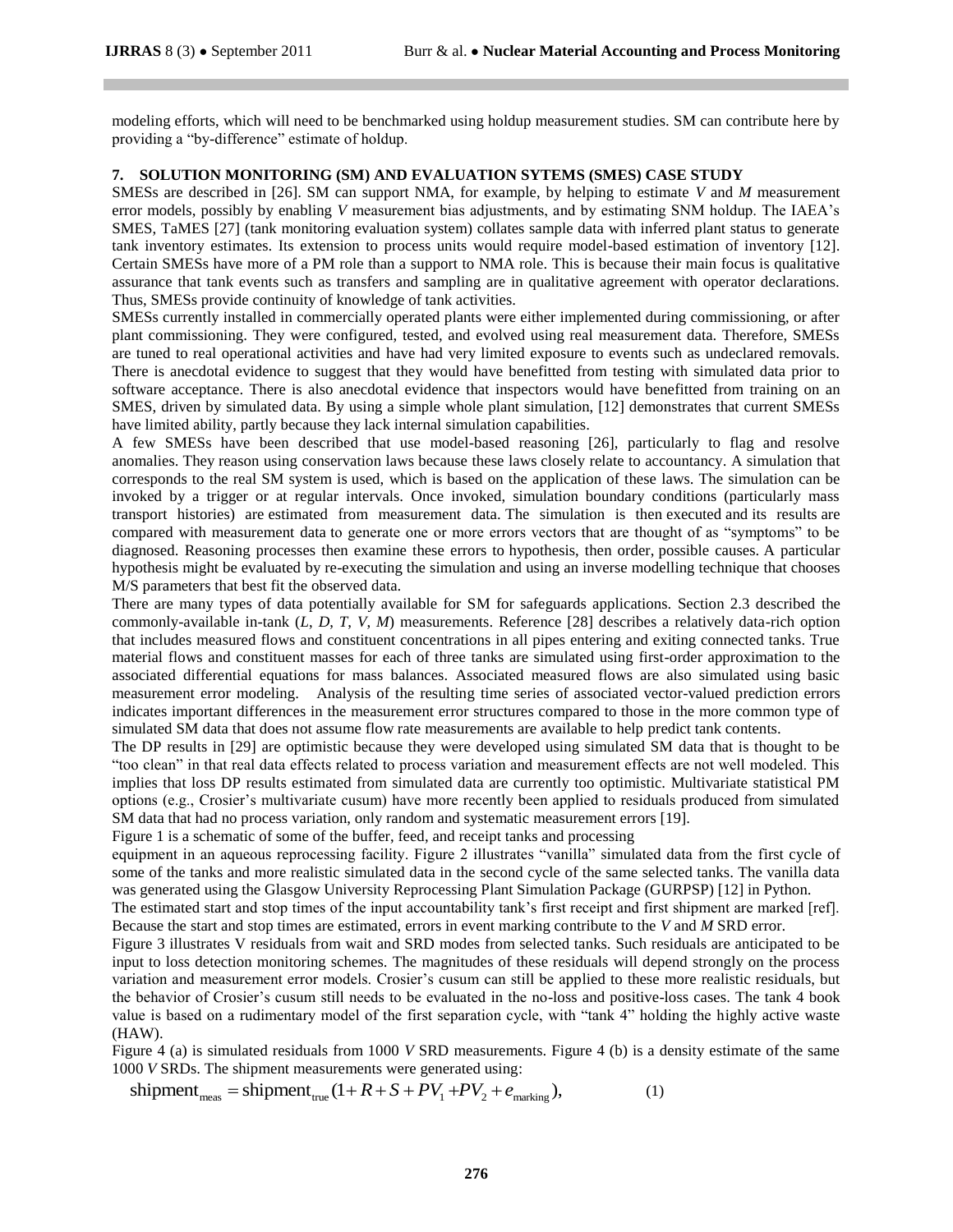where *R* is pure random error, assumed to have a normal distribution with relative standard deviation  $\sigma_R = 0.02$ , and *S* is systematic error, assumed to have a normal distribution with relative standard deviation  $\sigma_S = 0.005$ . These relative standard deviations are all relative to the amount shipped, or for receipts, relative to the amount of received relative standard deviations are all relative to the amount shipped, or for receipts, relative to the amount of received<br>material. The SRD is then  $SRD =$ Shipment – Receipt, and simulated receipts were also generated using E (1) with the same values  $\sigma_R = 0.02$  and  $\sigma_S = 0.005$ 

There are two process variation terms in Eq. (1). The term  $PV_1$  is also assumed to be normal with relative standard deviation  $\sigma_{\text{PV1}} = 0.02$ . The term PV<sub>2</sub> is a mixture [30,31] with equal (1/3) probability from three random signed values whose magnitudes are normal with relative standard deviation  $\sigma_{\text{PV1}} = 0.01$ . The signed values represent giveand-take quantities due to the solution transfer mechanism. A plus sign indicates a "give" to the pipes/pump and a minus sign indicates a "take" from the pipes/pump. The sign was randomly generated for each event, with a probability 0.5 for plus and 0.5 for minus to model random pattern in the sequence of "giving" and "taking" from the pipes/pump. This PV2 is therefore a mixture of three mean values, with each value representing an average *M* or *V* amount given to or taken from the pipes/pump during each tank-to-tank transfer. If one averaged over many SRDs then the central limit effect implies that the average SRD should be approximately Gaussian in distribution. However, individual SRDs will exhibit the mixture behavior and because the SM system must also evaluated individual SRDs, the mixture model is needed.

Figure 4 (c) is the same as Figure 4 (a) but is for a second realization of the PV<sub>2</sub> mixture. Figure 4 (d) is the density estimate of the 1000 *V* SRDs in Figure 4 (c). The mixture effect is very clearly visible in (b), and also visible in (d).

In Figures 4 (a) and (c), the two horizontal lines are at  $\pm 2\hat{\sigma}_{SRD}$  where  $\hat{\sigma}_{SRD}$  is the estimated standard deviation of

the *V* SRD using the 1000 *V* SRDs from (a) and from (c), respectively. For (a),  $\hat{\sigma}_{SRD}$  is approximately 5% relative to the true shipped *V* and for (b), is  $\hat{\sigma}_{SRD}$  is approximately 7% relative. Averaged over all realizations of the PV<sub>2</sub> term,

 $\hat{\sigma}_{SRD}$  is approximately 5% relative to the true shipped *V*. Without using simulation, an incorrect calculation of the relative standard deviation (RSD) of the *V* SRDs assumes the four error terms in Eq. (1) capture all the *V* SRD measurement error. However, imperfect event marking which arises in real data and in our analysis of simulated data also contributes to the *V* SRD measurement error as can be seen by comparing the incorrect calculation ntributes to the *V* SRD measurement error as c<br>  $\frac{2}{\pi} + \sigma_0^2 + \sigma_{\text{max}}^2 + \sigma_{\text{max}}^2 = \sqrt{(0.2^2 + 0.005^2 + 0.002^2 + 0.01^2)}$ measurement error. However, imperfect event marking which arises in real data and in our analysis of simulated<br>data also contributes to the *V* SRD measurement error as can be seen by comparing the incorrect calculation<br>10,000 realizations of the PV<sub>2</sub> term). This illustrates the that M/S can help assess the impact of marking error [32].

In Figures 4 (a) and (b), assuming a single-component Gaussian leads to overestimation of tail probability. For example, approximately 4% (based on 100,000 rather than 1,000 simulations) of the *V* SRDs exceed  $\pm 2\hat{\sigma}_{SRD}$ , and the 4% is repeatable across sets of 100,000 simulations to within  $\pm 0.001$ . In the approximating single-component Gaussian approximately 5% will exceed  $\pm 2\hat{\sigma}_{SRD}$ . More extreme tail probabilities are also overestimated by a single-component Gaussian, and by a larger relative amount.

In plots 4 (c) and (d), assuming a single-component Gaussian leads to an underestimation of tail probability. For example, approximately 9% of the *V* SRDs exceed  $\pm 2\hat{\sigma}_{SRD}$  while in the approximating single-component Gaussian approximately 5% will exceed  $\pm 2\hat{\sigma}_{SRD}$ . The approximating single-component Gaussian overestimates variance to compensate for ignoring the presence of multiple means. Whether this overestimation of variance leads to over or under estimation of tail area probabilities depends on the realization of the mixture distribution. This implies that *V* SRDs from each facility will have to be evaluated from each tank pair in order to set alarm thresholds. Our M/S software uses Eq. (1) with  $\sigma_R$ ,  $\sigma_S$ ,  $\sigma_{PV1}$ , and  $\sigma_{PV2}$  chosen so that the  $\hat{\sigma}_{SRD}$  from simulated *V* SRDs is in close agreement with  $\hat{\sigma}_{SRD}$  from real data.

Figure 5 illustrates that the relation between *V* and *L* impacts the correlation between measured *M* and *V*. Tank *V* is almost never a simple function of solution *L* because these large tanks have atypicial geometry, pipes penetrating the tank at varying levels, and possibly accumulation of organic material that impacts dip tube probe conductivity in different ways as a function of solution *L* [33]. Current M/S implementations do not include detailed tank geometry so the *L*, *V* relation is not modeled from first principles, but instead is chosen on the basis of experience with real facility data. Figure 4 and Equation (1) described process variation and measurement error effects on V. Figure 5 illustrates how our code (in R) simulated measured *M* to correspond to measured *V*.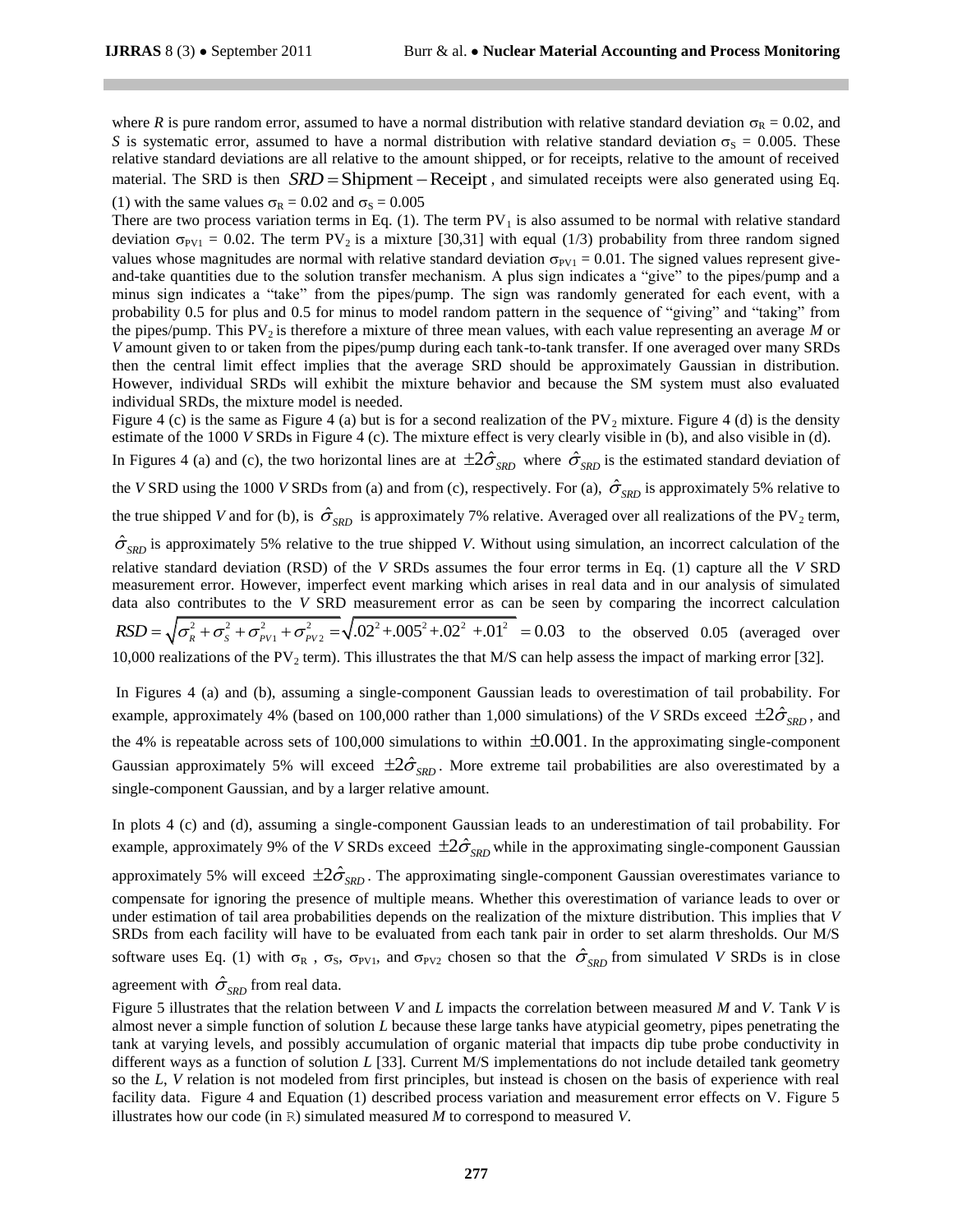At present, there are no methods to combine NMA and SM data. However, it is anticipated that a safeguards systems that combines NMA and SM will have higher DP for specified diversion scenarios. M/S is being used in the context of combining NMA and SM by: (a) modeling process variation and measurement error effects on *M* and *V* SM data as described an illustrated in Figures 3-5; (b) modeling the effects of facility misuse (misdirection of SNM), and (c) developing simulated training and testing data to evaluate candidate options to combine NMA and SM data. Note that tasks (a-c) have components of all six M/S goals in Section 4.2. For example, Eq. (1) has been developed on the basis of real tank data (refs) and can be regarded as a model-based summary of real data (goal #6 from Section 4.2).



**Figure 1**. Example aqueous reprocessing facility layout with two input accountability tanks (IAT), one product accountability tank (PAT), several buffer tanks, and feed and receipt tanks surrounding the separations cycles. HAW is highly active waste; LAW is low active waste.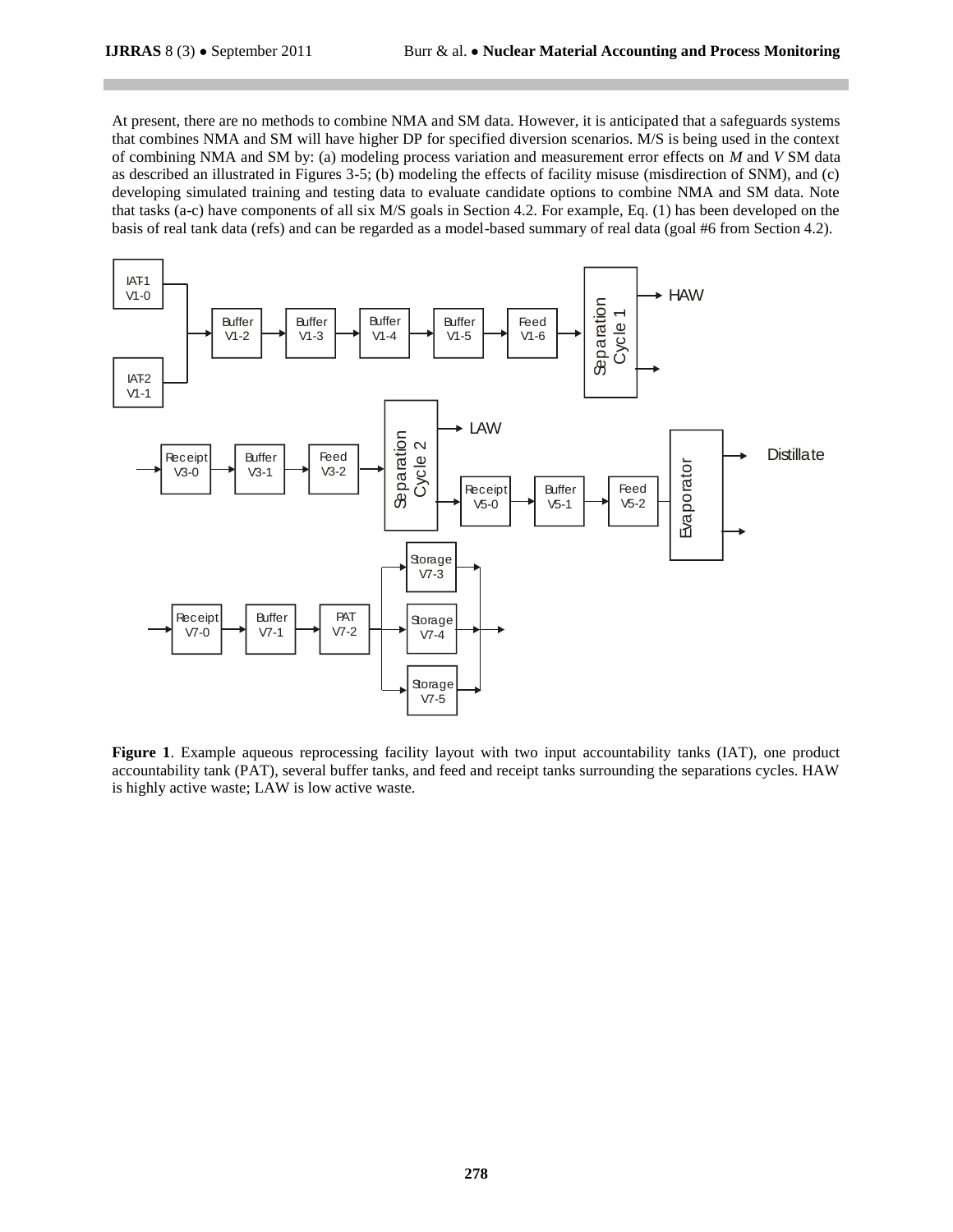

**Figure 2**. Simulated mass data in arbitrary units every 6 minutes from the indicated tanks. Unmeasured holdup represents the change in unmeasured holdup in the first separations cycle. The first tank cycle has zero process variation and zero measurement error. The second tank cycle includes process variation and measurement error. In (a), the "E" are the estimated start and stop times of the first receipt and first shipment.



**Figure 3**. Residuals in wait and SRD modes for the indicated tanks.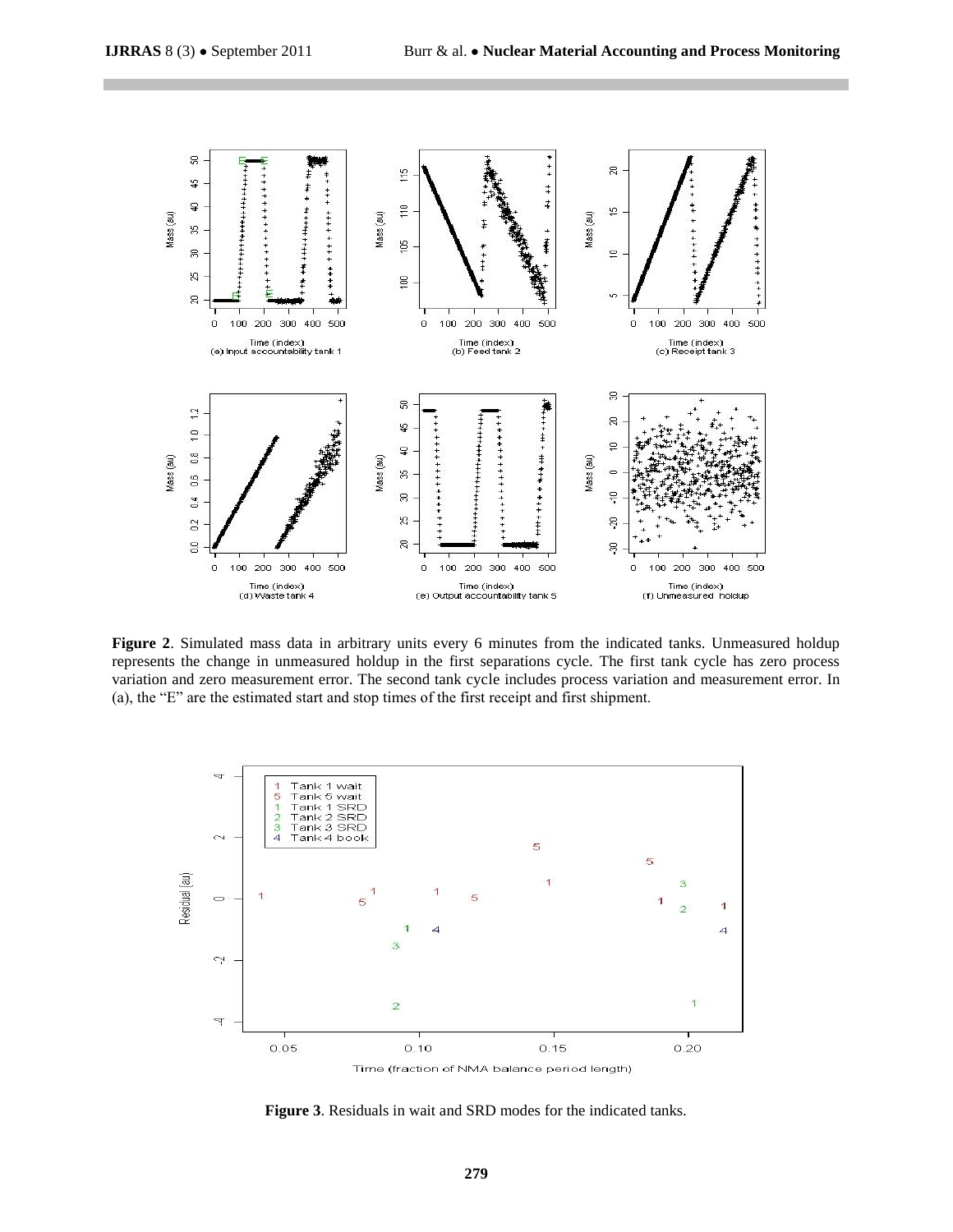

**Figure 4.** Volume V SRDs from tank1 to tank 2 for two realizations of the process variation 1 (PV1) mixture distribution. Plot (a) is the V SRD for each of 1000 shipments . Plot (b) is a density estimate of the same 1000 SRDs. Plot (c) is the same as plot (a), but for the second realization of the PV1 mixture. Plot (d) is the density estimate for plot (c).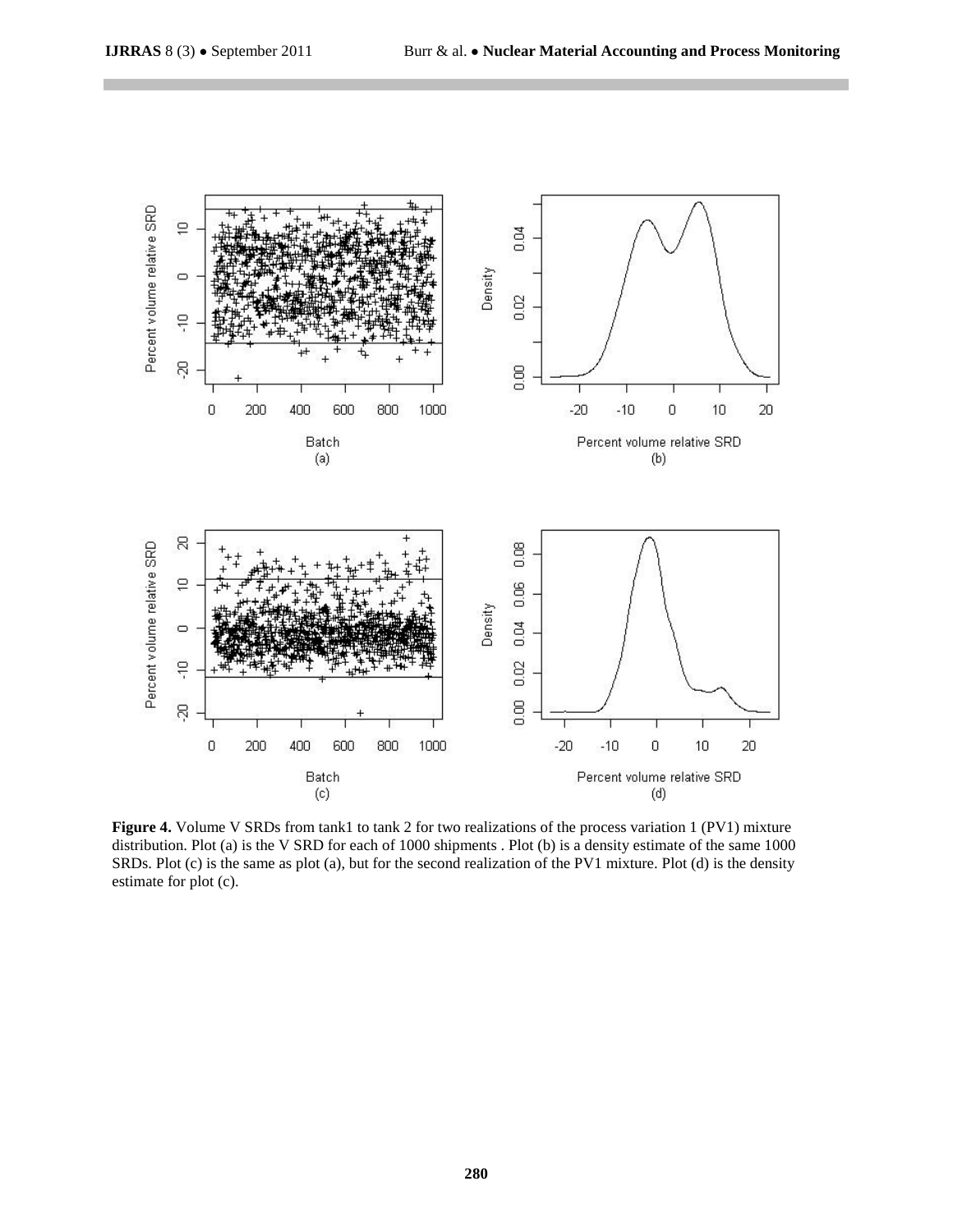

**Figure 5.** The relationship between *V* and *L* impacts the correlation between M and V, corr(M,V).

#### **8. CONCLUSIONS AND SUMMARY**

We have described some of the model and simulation (M/S) goals for nuclear material accounting (NMA) and process monitoring (PM), focusing on the simplest current M/S applications such as those used in solution monitoring that rely mostly on bulk mass and constituent mass balances to simulate real material flows. M/S efforts always require assessment of whether current model fidelity is fit for purpose, and the Section 7 example illustrated statistical modeling (Eq. (1)) of process variation due to details of how material is moved and measurement error effects, neither of which are modeled using first/ physical principles. We do not anticipate requiring a first /physical principles model for how material is moved or measured. However, it is necessary to develop a statistical model analogous to Eq. (1) for different material shipment methods such as pump/pipe, steam jet, or air lift. Analogously, Example 6.1 (MIPM) involving detected gamma spectra relies on first/physical principles to model source and transport terms, but for the modeled detector response relies on empirical assessment of fielded detectors rather than on first/physical principles modeling of the detectors.

The increasing role for PM requires M/S tools to characterize effects of facility misuse so that loss detection probabilities can be estimated for various monitoring options. Others are expanding the M/S goals as the safeguards community further develops M/S tools. For example, M/S is being used to predict SNM amounts in waste streams (Examples 6.2 and 6.3) using models of the dissolution operation in the head end of an aqueous reprocessing facility and using detailed chemical models of the separations process plus on-line monitoring of flow rates and constituent concentrations.

#### **9. ACKNOWLEDGEMENTS**

The authors acknowledge support from the US National Nuclear Security Administration, offices of NA22, NA243, and NE.

#### **10. REFERENCES**

- [1]. B. Cipiti, "Separations and safeguards for performance modeling for advanced reprocessing facility design," *Journal of Nuclear Materials Management* **39**(2), 4-15 (2011).
- [2]. T. Burr, "Statistical methods in nuclear nonproliferation activities at declared facilities," chapter in *Nuclear safeguards, security, and nonproliferation*,Elsevier, Oxford, UK (2008).